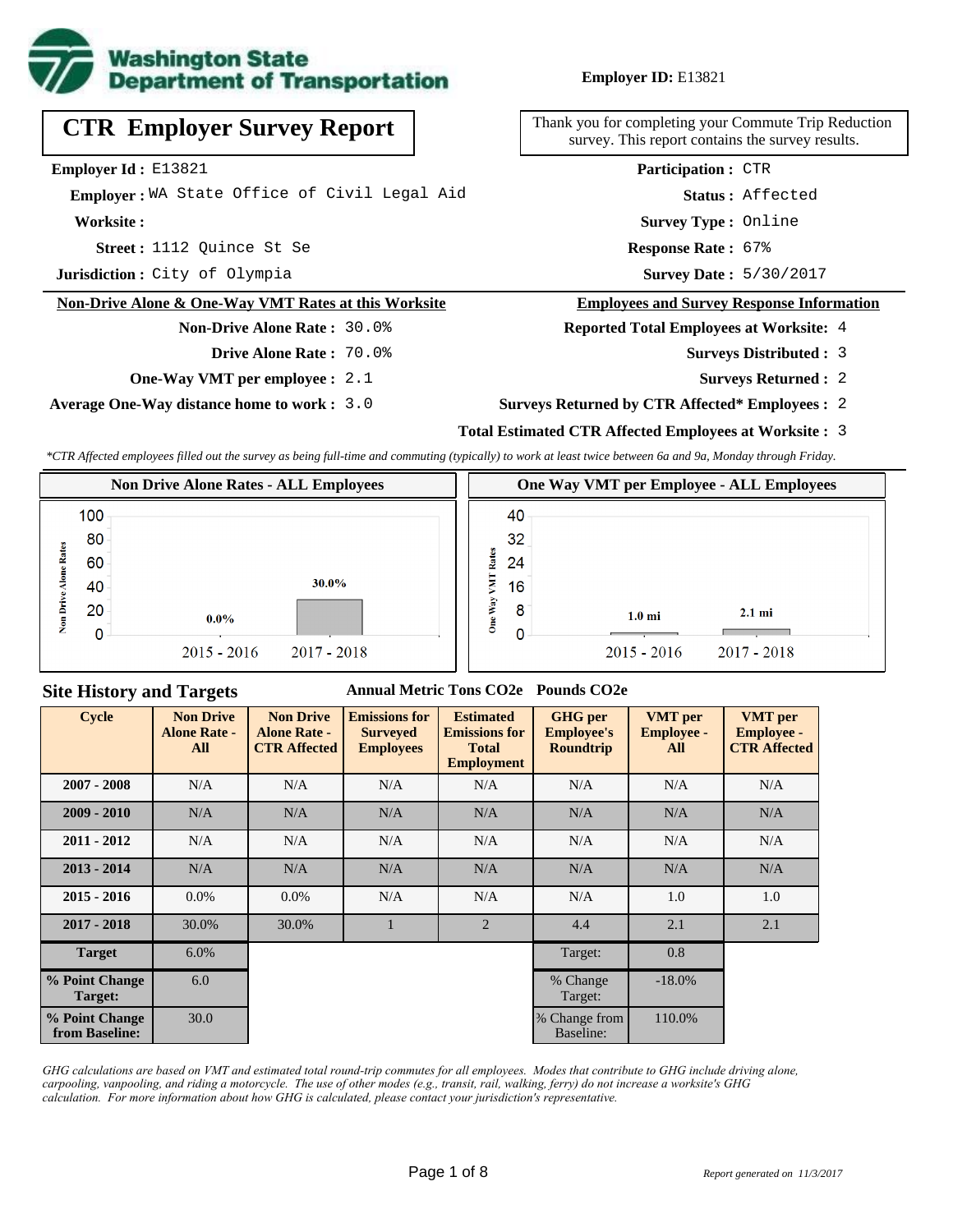

### **Commute Trips By Mode - All Employees**

**Q.4: Last week, what type of transportation did you use each day to commute TO your usual work location? (Mode used for the longest distance.)**



*\* Motorcycle-1 is now included in Drive Alone and Motorcycle-2 is included in Carpool. Information about these trips is still available by request.*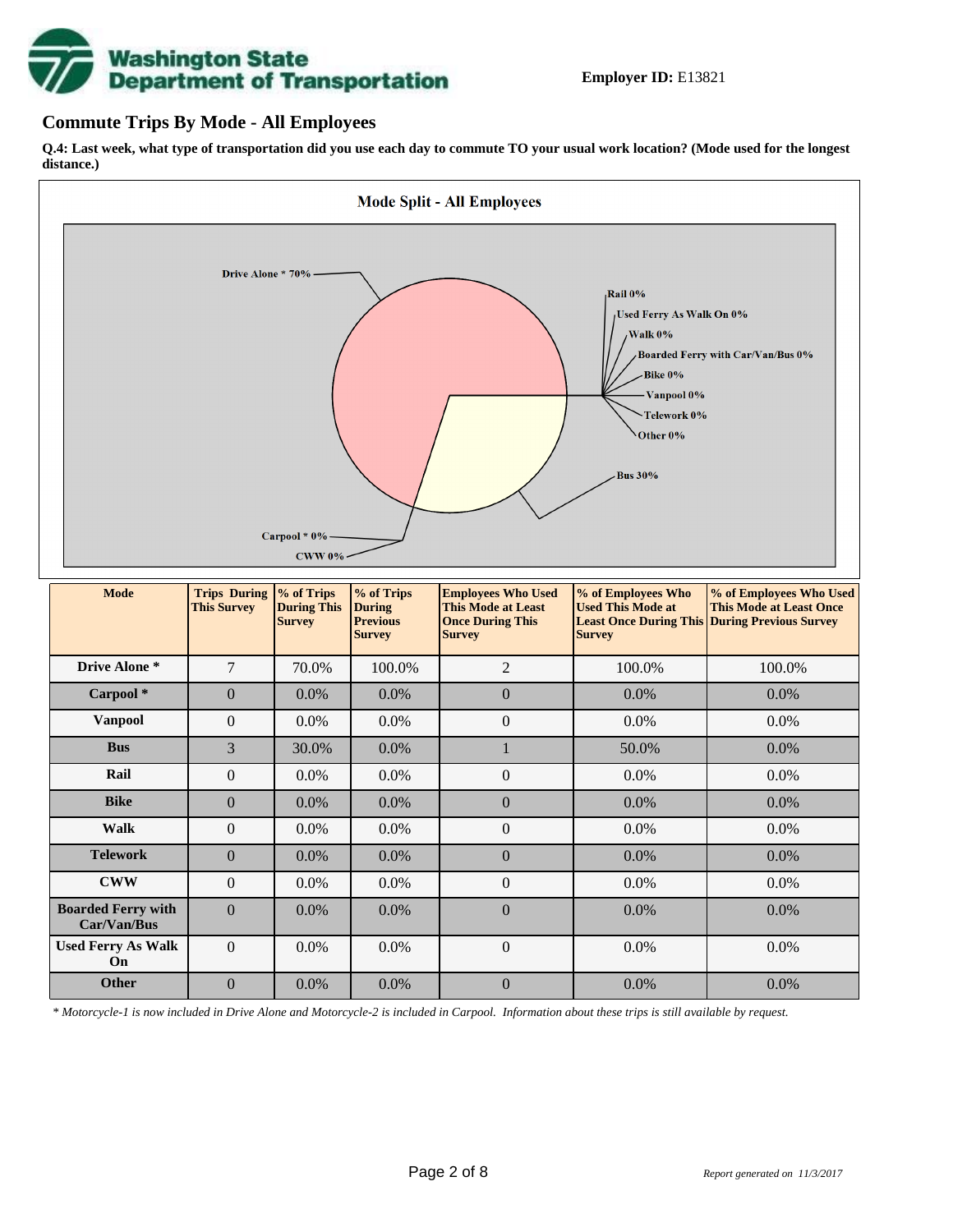

### **Commute Trips By Mode - Affected Employees**

**Q.4: Last week, what type of transportation did you use each day to commute TO your usual work location? (Mode used for the longest distance.)**



*\* Motorcycle-1 is now included in Drive Alone and Motorcycle-2 is included in Carpool. Information about these trips is still available by request.*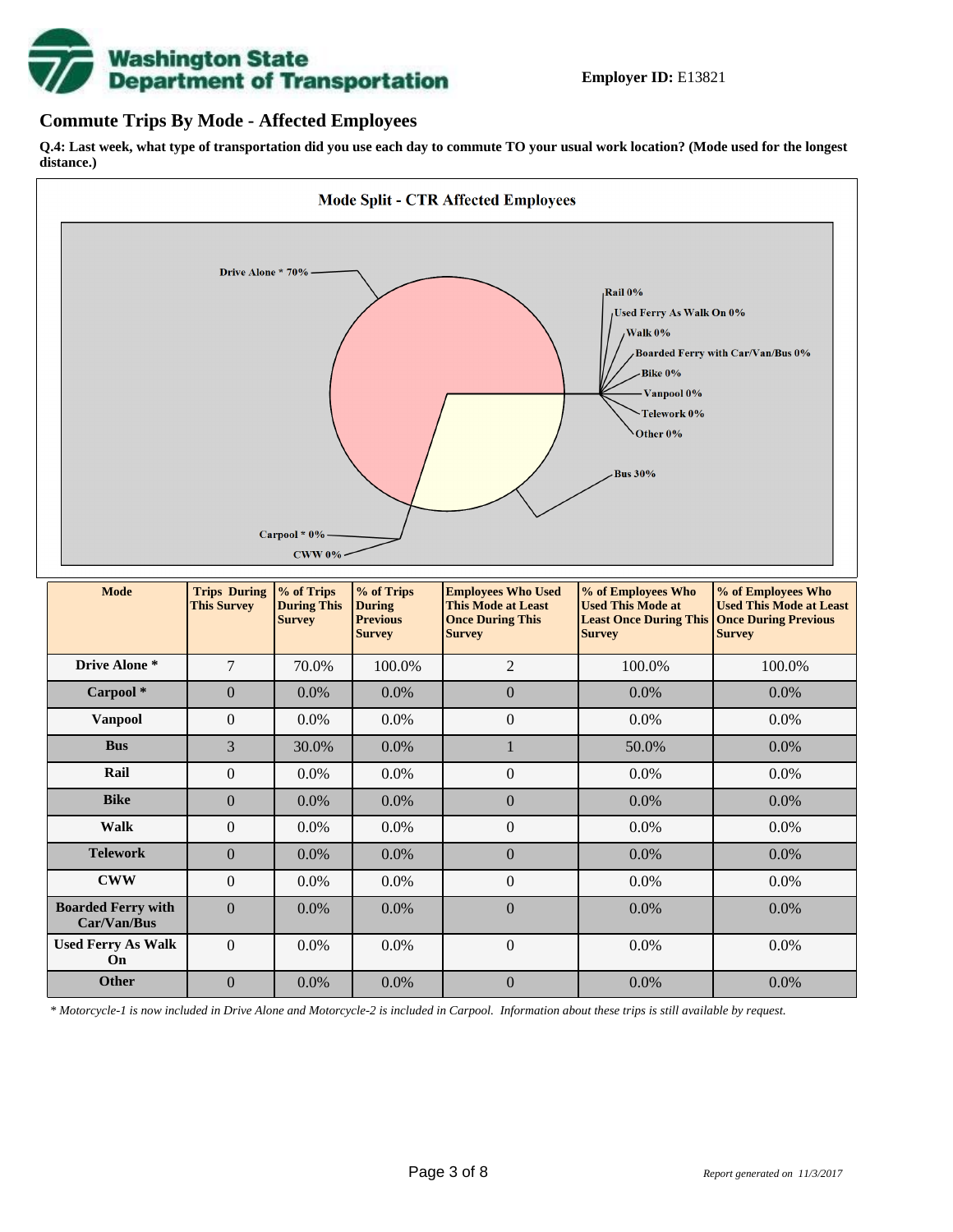

# **Alternative Modes - Number of Employees Who Used a Non-Drive Alone Mode:**

| <b>Non-Drive Alone</b><br><b>Number Of Days</b> | Exactly this $# of$<br><b>Employees</b> | <b>Exactly this % of</b><br><b>Employees</b> | At least # of<br><b>Employees</b> | At least % of<br>employees |  |  |
|-------------------------------------------------|-----------------------------------------|----------------------------------------------|-----------------------------------|----------------------------|--|--|
| 0 Day                                           |                                         | 50%                                          | $\overline{c}$                    | 100%                       |  |  |
| 1 Days                                          | 0                                       | 0%                                           |                                   | 50%                        |  |  |
| 2 Days                                          | 0                                       | 0%                                           |                                   | 50%                        |  |  |
| 3 Days                                          |                                         | 50%                                          |                                   | 50%                        |  |  |
| 4 Days                                          | $\theta$                                | 0%                                           | $\Omega$                          | 0%                         |  |  |
| 5 Days                                          | $\overline{0}$                          | 0%                                           | $\theta$                          | 0%                         |  |  |
| <b>6 or More Days</b>                           | $\theta$                                | 0%                                           | $\Omega$                          | 0%                         |  |  |

### **Count by Occupancy of Carpools and Vanpools**

**Q.4 If you used a carpool or vanpool as part of your commute, how many people (age 16 or older) are usually in the vehicle?**

| <b>Ridesharing Occupancy</b> | <b>Mode</b> | <b>Response Count</b> |
|------------------------------|-------------|-----------------------|
| $2*$                         | Carpool     | $\theta$              |
| 3                            | Carpool     | $\overline{0}$        |
| 4                            | Carpool     | $\boldsymbol{0}$      |
| 5                            | Carpool     | $\overline{0}$        |
| >5                           | Carpool     | $\boldsymbol{0}$      |
| $<$ 5                        | Vanpool     | $\overline{0}$        |
| 5                            | Vanpool     | $\overline{0}$        |
| 6                            | Vanpool     | $\boldsymbol{0}$      |
| 7                            | Vanpool     | $\boldsymbol{0}$      |
| 8                            | Vanpool     | $\overline{0}$        |
| 9                            | Vanpool     | $\overline{0}$        |
| 10                           | Vanpool     | $\overline{0}$        |
| 11                           | Vanpool     | $\boldsymbol{0}$      |
| 12                           | Vanpool     | $\boldsymbol{0}$      |
| 13                           | Vanpool     | $\boldsymbol{0}$      |
| 14                           | Vanpool     | $\overline{0}$        |
| >14                          | Vanpool     | $\boldsymbol{0}$      |

\* Motorcycle-2 counted with Carpool-2 for this table.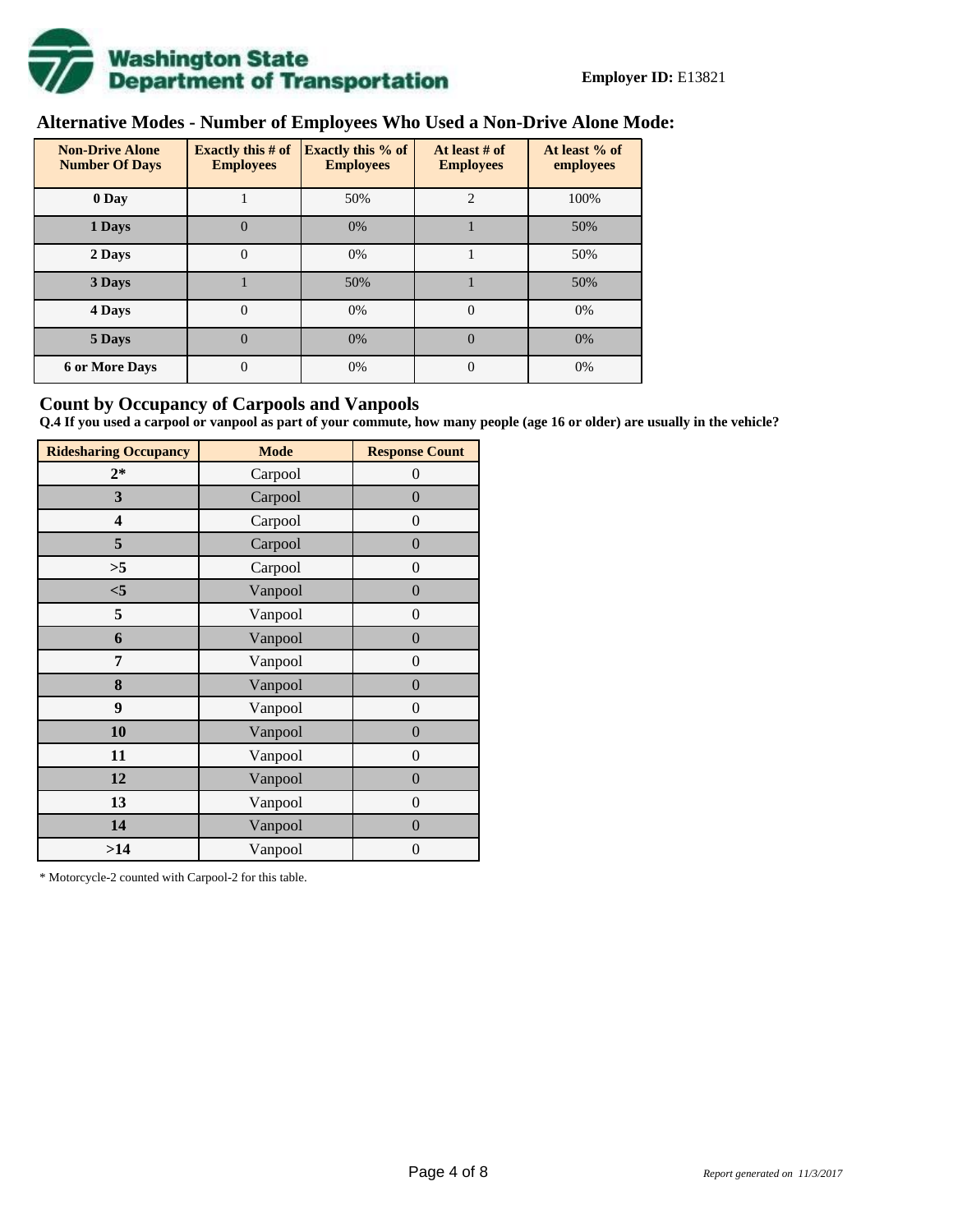

# **Reported Work Schedule - All Employees**

**Q.8 Which of the following best describes your work schedule?**

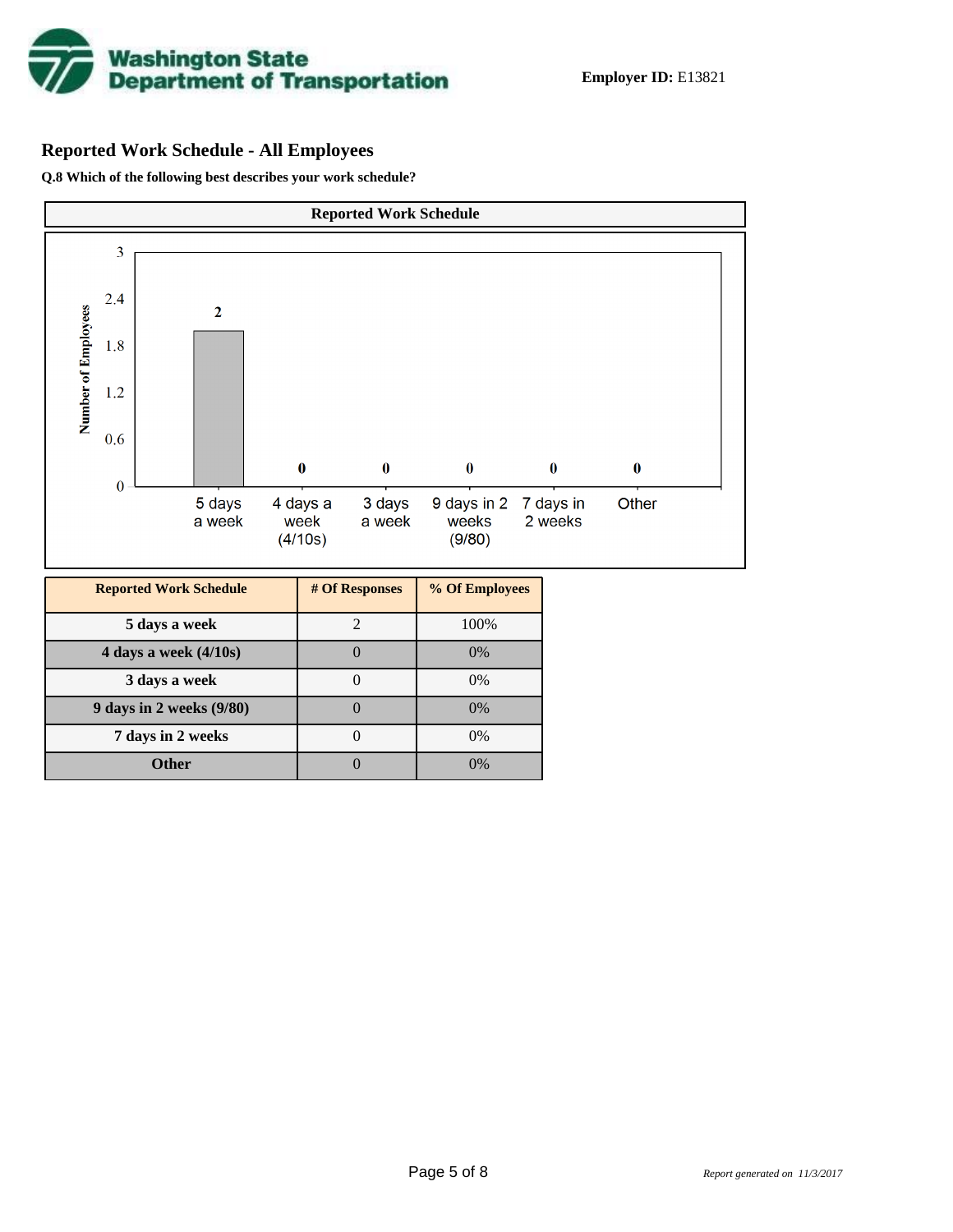

## **Parking and Telework**

**Q.9: On the most recent day that you drove alone to work, did you pay to park? (Mark "yes" if you paid that day, if you prepaid, if you are billed later, or if the cost of parking is deducted from your paycheck.)**



**Q.10: How many days do you typically telework?**

| <b>Telework Frequency</b>           | # of Responses | % of Responses |
|-------------------------------------|----------------|----------------|
| No Answer/Blank                     |                | $0.0\%$        |
| I don't telework                    |                | 50.0%          |
| Occasionally, on an as-needed basis |                | $0.0\%$        |
| 1-2 days/month                      |                | $0.0\%$        |
| 1 day/week                          |                | $0.0\%$        |
| 2 days/week                         |                | 50.0%          |
| 3 days/week                         |                | $0.0\%$        |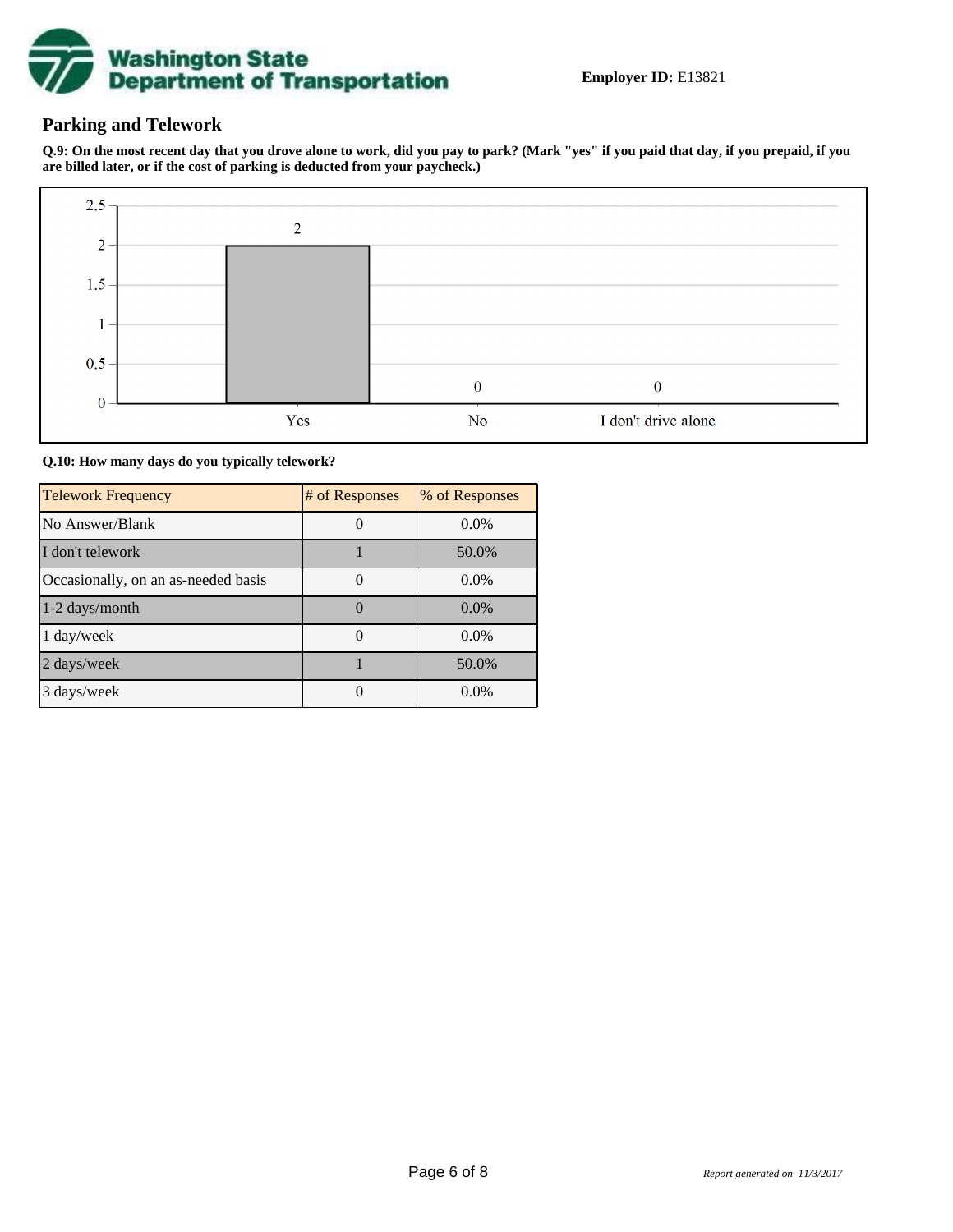

# **Reasons for driving alone to work/not driving alone to work**

**Q11. When you do not drive alone to work, what are the three most important reasons?**

| <b>Question Text</b>                                           | # of Responses | % of Responses |
|----------------------------------------------------------------|----------------|----------------|
| Free or subsidized bus, train, vanpool pass or fare benefit    |                | 50.0%          |
| I have the option of teleworking                               |                | 50.0%          |
| Financial incentives for carpooling, bicycling or walking.     | $\Omega$       | $0.0\%$        |
| Personal health or well-being                                  | $\Omega$       | $0.0\%$        |
| Cost of parking or lack of parking                             | $\Omega$       | $0.0\%$        |
| To save money                                                  | $\Omega$       | $0.0\%$        |
| To save time using the HOV lane                                | $\theta$       | $0.0\%$        |
| Driving myself is not an option                                | $\theta$       | $0.0\%$        |
| Emergency ride home is provided                                | $\Omega$       | $0.0\%$        |
| I receive a financial incentive for giving up my parking space | $\Omega$       | $0.0\%$        |
| Preferred/reserved carpool/vanpool parking is provided         | $\theta$       | $0.0\%$        |
| Environmental and community benefits                           | $\Omega$       | $0.0\%$        |
| Other                                                          | $\theta$       | 0.0%           |

#### **Q12. When you drive alone to work, what are the three most important reasons?**

| <b>Question Text</b>                                      | # of Responses | % of Responses |
|-----------------------------------------------------------|----------------|----------------|
| My job requires me to use my car for work                 | $\mathfrak{D}$ | 50.0%          |
| Family care or similar obligations                        |                | 25.0%          |
| I like the convenience of having my car                   |                | 25.0%          |
| Riding the bus or train is inconvenient or takes too long | $\theta$       | $0.0\%$        |
| I need more information on alternative modes              | 0              | $0.0\%$        |
| My commute distance is too short                          | $\Omega$       | $0.0\%$        |
| Bicycling or walking isn't safe                           | $\theta$       | $0.0\%$        |
| There isn't any secure or covered bicycle parking         | $\Omega$       | $0.0\%$        |
| Other                                                     | $\Omega$       | $0.0\%$        |